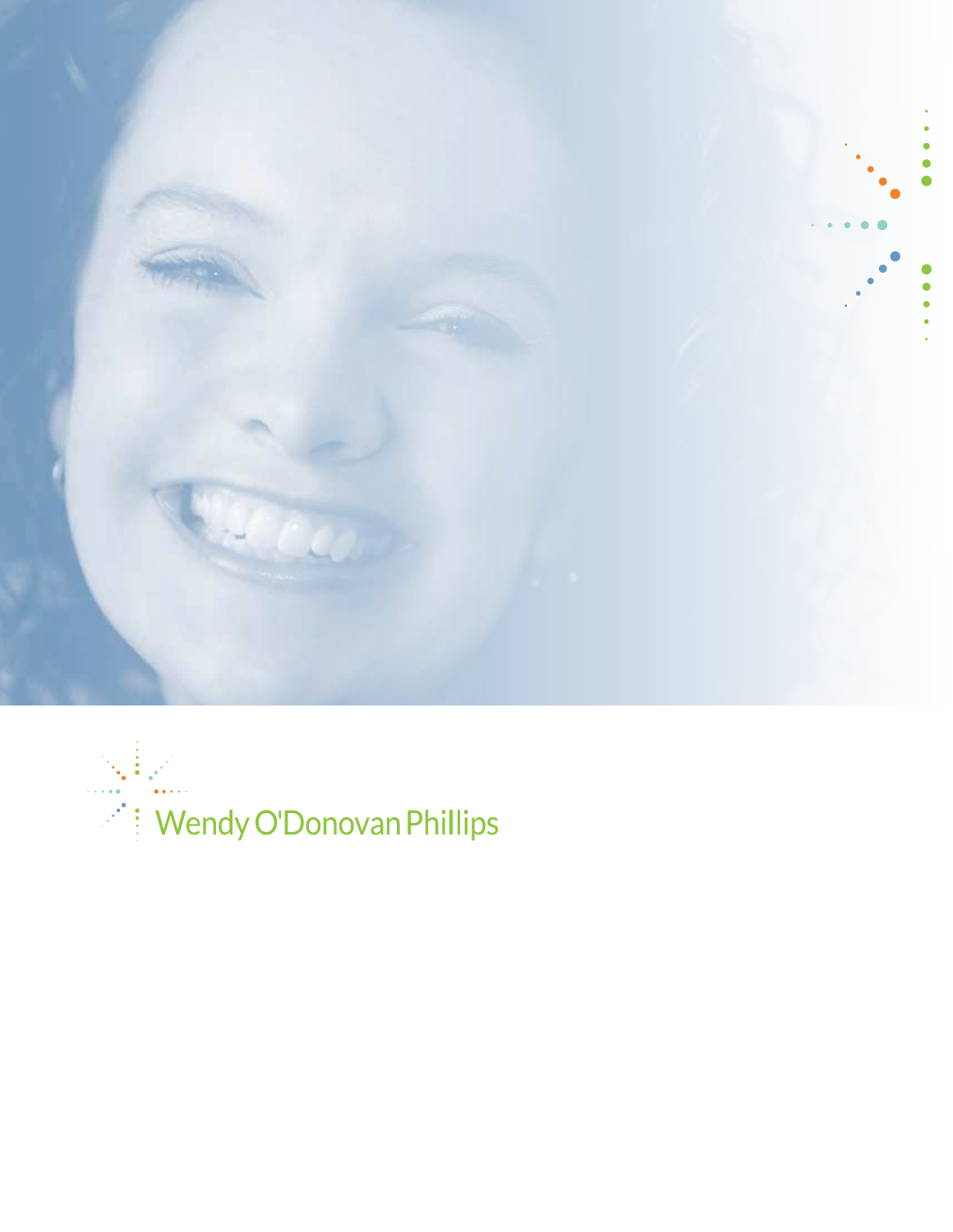

## **Kaboom!: The Method Used By Top Dentists for Explosive Marketing Results LECTURE #1**



**The perfect remedy for…**

- **• A drop in production or lack of profits**
- **• Patient traffic plateauing or falling off**
- **• High staff turnover or low patient loyalty**
- **• Not enough patient traffic to acquire, transition or expand**

A successful practice knows exactly who they are, how their practice is different from all others and how to inspire their patients and community to become loyal to them. Take the guesswork out of marketing to increase patient traffic, patient loyalty, employee retention, production and profitability.

In this course, Wendy O'Donovan Phillips shines the light on the four parts to a balanced marketing formula: brand, online, traditional, and internal.

Attendees will gain clarity about the importance of branded marketing, and will review real-life examples on:

- What to say to potential patients to attract them to the practice
- The most powerful ways to reach their ideal patients
- Creating a marketing toolbox that simplifies and saves money
- The best ways to motivate patients to become loyal to the practice

## **Learning Objectives**

- Use patient feedback to brand and market the practice online, offline and throughout the community
- Ensure that the practice is differentiated from competitors
- Establish a message and look that is as unique as the practice's culture
- Develop a foolproof 12-month marketing plan with easy step-by-step instructions
- •Increase recalls and referrals with improved patient experience and communications
- Apply the 3 As to greatly improve website impact
- Understand the dos and don'ts of websites, online reviews, SEO, online advertising and social media
- Discern which traditional marketing tactics are most appropriate for the practice
- Create a system that generates loyal patients, and inspires them to refer
- Simple steps to foolproof marketing that will save money and drive higher quality patient traffic

**Suggested Formats:** Full or half-day courses **Suggested Audience:** Physicians/dentists and teams

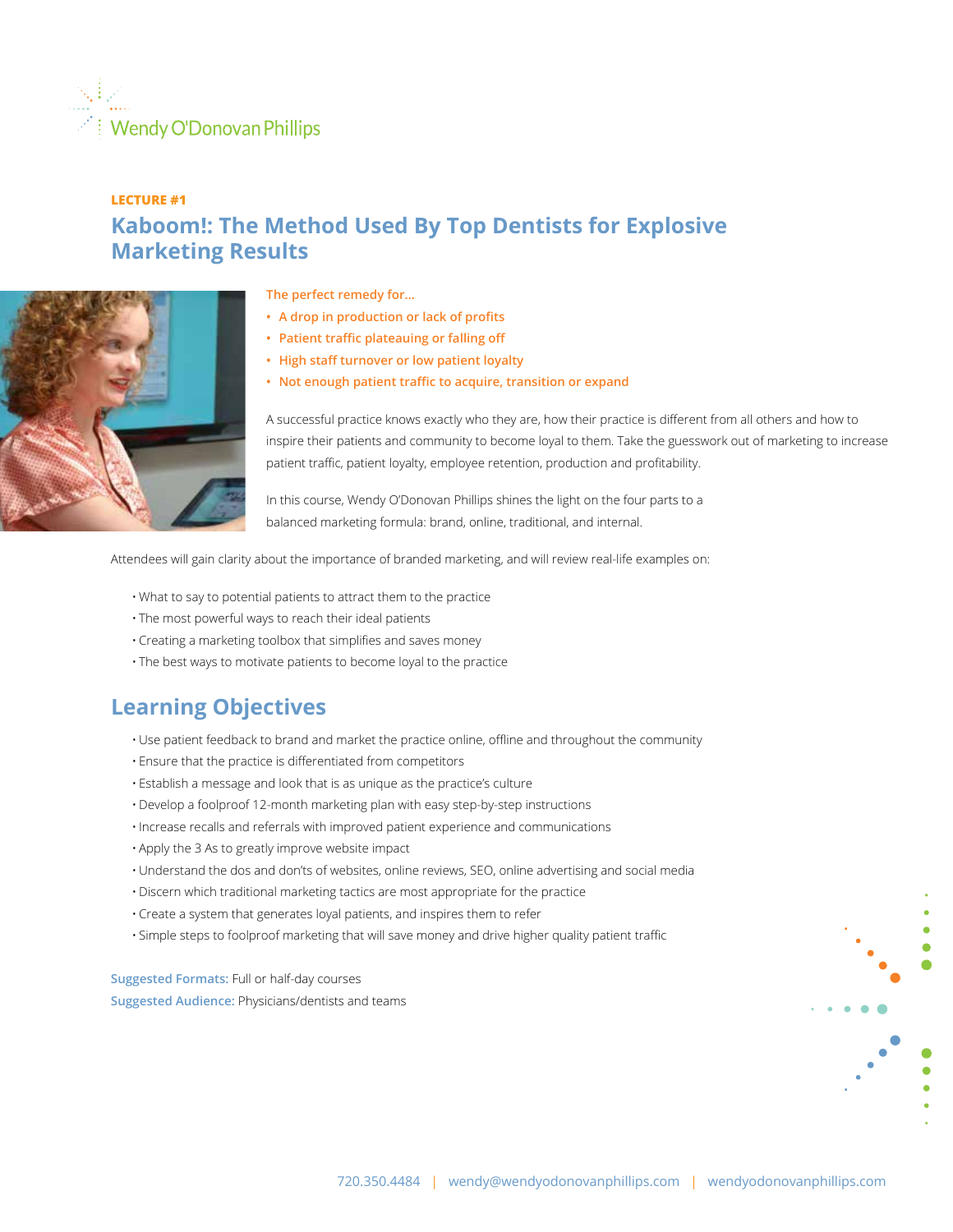

## **Closing the Chasm: How Independent Dentists Can Edge Out Corporate Dentistry Competition and Continue to Thrive LECTURE #2**



- **Ideal for independent dental practices that are experiencing one or more of the following challenges as a result of the exponential rise of corporate dental practices entering the marketplace…**
- **• Flat or declining revenues**
- **• Diminishing profits**
- **• Mounting debt**
- **• Difficulty budgeting for new, higher-cost technologies**
- **• Added strain during the economic downturn**
- **• Increased challenges with attracting new patients**
- **• Difficulty managing the business side of the practice in such a way that it truly competes with corporate dental practices**

The American Dental Association (ADA) reports: "the number of multi-unit dental firms with 10 or more locations grew fivefold between 1992 and 2007, as the number of dental establishments that they operate rose from 157 to 5009." Since 2007, we have seen an exponential rise in corporate dental practices.

This lecture serves to help independent practices close the chasm that has grown between independent and corporate dentistry so they can more readily compete with the large corporate players.

## **Learning Objectives**

- Distinguish the 5 critical overarching principles that corporate dentistry thrives on and how independent practices can do the same
- Learn the top 5 reasons DSOs exist and how to compete
- Study how to position your dental practice like Apple positioned the personal computer, and truly own the marketplace
- Master the marketing strategies used by corporate dentistry and Fortune 500 companies, and know just how to apply them to your dental practice
- Understand how to maximize earnings, including how to attract and accept only those patients you wish to replicate, and learn step-bystep instructions for when and how to drop insurance plans
- Uncover the 14 business strategies that independent practices can learn from corporate dental practices and put them into play to accurately compete

**Suggested Formats:** 2.5 hour session **Suggested Audience:** Independent dentists and teams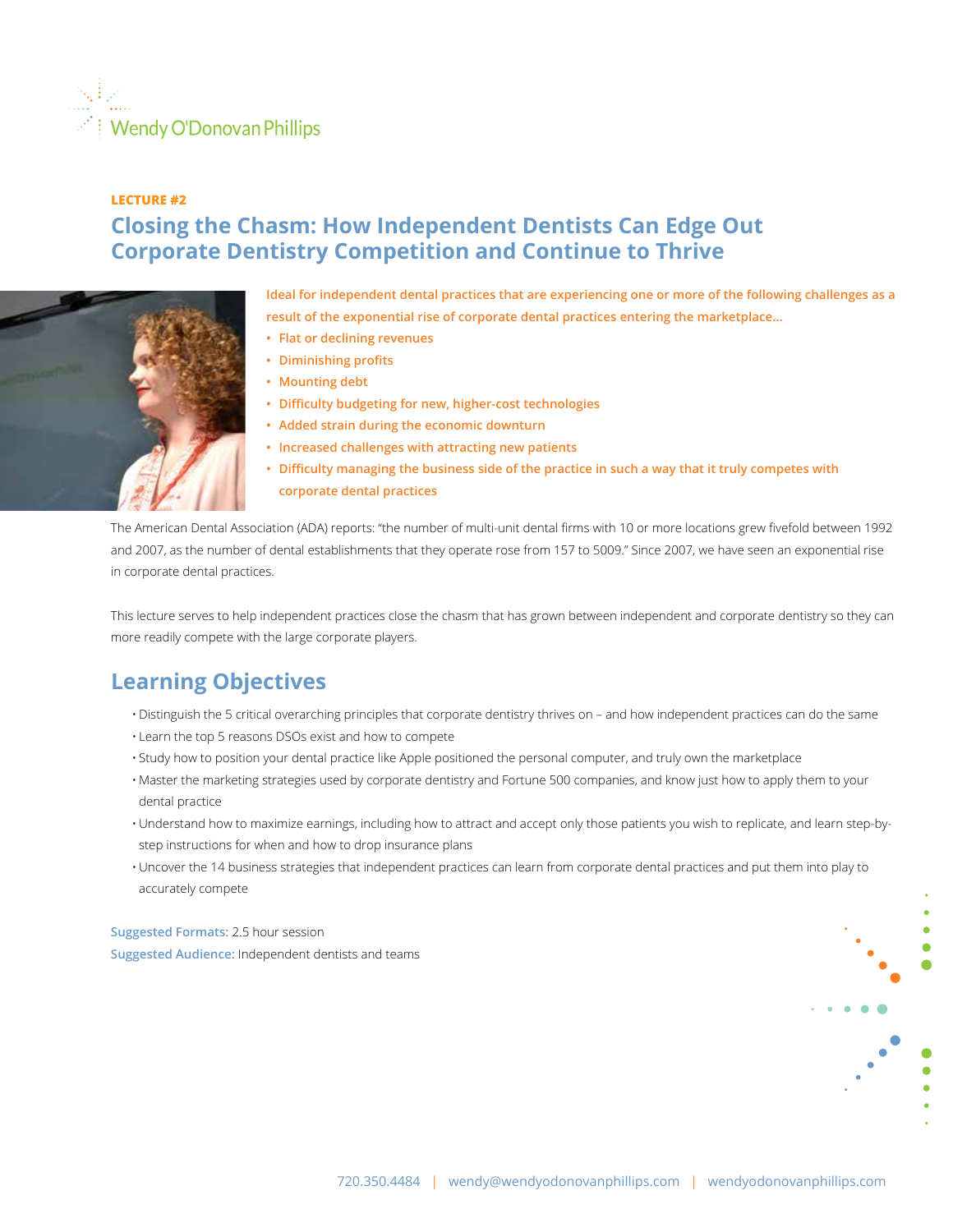

# **Most Doctors Feel Sick When They Think About Marketing. Overwhelmed. Confused. Apathetic.**

**Wendy O'Donovan Phillips has the cure.** She shines a light on how to foolproof marketing in order to safeguard the practice for years to come. She delivers insightful, easy-to-understand courses for physicians/dentists and teams. She educates and excites audiences about best practices in brand and website development, online marketing and social media, as well as traditional and internal marketing strategies. Wendy's presentations include key takeaways



that attendees can implement on their own. Attendees can look forward to fun, energetic courses that hold their attention, spark their interest, and shift their mindset into easily making marketing a top priority and implementing solutions that pay off.

Wendy founded her marketing agency, Big Buzz, to provide healthcare organizations and private practices nationwide with **marketing backed by real research**. Her book, KABOOM!: The Method Used By Top Dentists for Explosive Marketing Results is available on Amazon.

Wendy's work has been published in The Hollywood Reporter, The Washington Times, The Denver Business Journal and several Tribune newspapers, and the Metro Denver Dental Society's publication, The Articulator, among other publications. She has been recognized by The American Marketing Association and The Colorado Association of Black Journalists for excellence in writing.